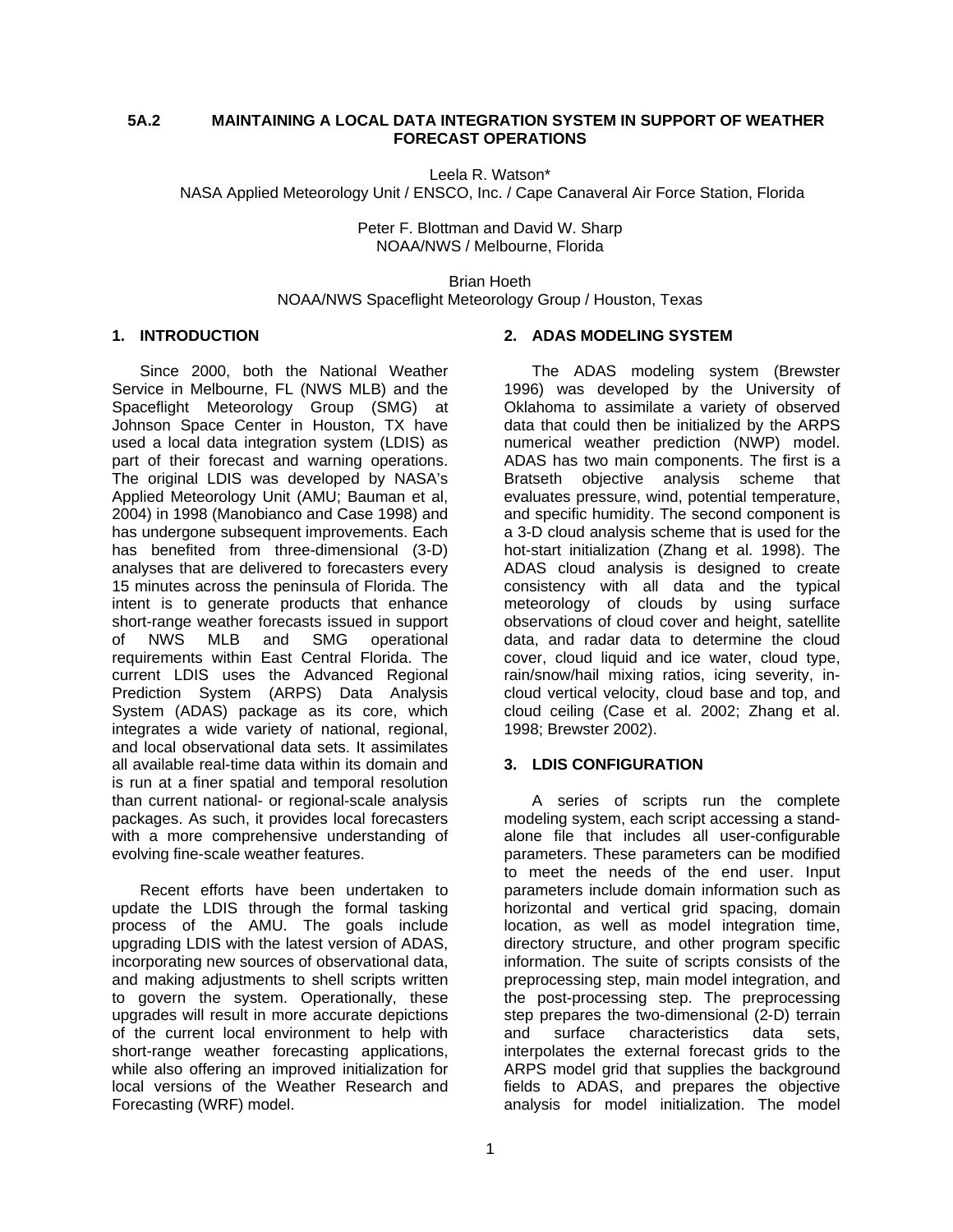integration step runs the model to create the forecast, and the post-processing step outputs the desired products.

#### **3.1.** *Pre-Processing*

The program ARPSTRN creates the 2-D terrain datasets, using a bi-linear interpolation scheme to analyze data. It currently supports four raw terrain data sets to create the 2-D fields: 1°x1° (~110 km), 5'x5'(~10km), 30"x30" (~1km), and 3"x3" (US coverage only). The program ARPSSFC creates the 2-D vegetation type, soil type, and normalized difference vegetation index (NDVI) datasets and then maps the data to the specified ARPS grid. The 3-D background or first-guess field for the model initialization is created in the program EXT2ARPS. A larger-scale external model provides the values for the initial fields.<br>EXT2ARPS extracts these fields and EXT2ARPS extracts these fields and interpolates them to the ARPS grid. The resultant data sets can then be used in the ADAS analysis.

There are two methods available to quality control the data within the ADAS analysis program. The first pre-analyzes surface data by comparing observations with each other. Data are rejected if they differ significantly from neighboring observations. Observations are also compared to the background field interpolated to the observation site and are rejected if there are significant differences. The second is a manual method of excluding data at specified surface stations. ADAS includes a blacklist file to filter out those stations that regularly have instrument failures or unrepresentative observations.

The ADAS analysis program interpolates observations onto the ARPS grid, combining the observed information with the background field produced by EXT2ARPS. The observed data must first be converted into a format acceptable by ADAS. ADAS will ingest four types of observed data:

- 1) Single-level observations such as surface and individual aircraft observations,
- 2) Multiple-level or upper-air observations, such as rawinsondes, wind tower data, and wind profilers,
- 3) Raw Doppler radar observations, and
- 4) Radar-retrievals.

ADAS also ingests satellite data that is remapped from satellite-observed pixels to the ARPS grid. This data is then used in the ADAS cloud analysis that was described in Section 2.

## **3.2.** *Model Integration*

This study used the WRF model for the main model integration. The WRF numerical weather modeling system consists of two dynamical cores, the Advanced Research WRF (ARW) and the Non-hydrostatic Mesoscale Model (NMM). The ARW core was developed primarily at the National Center for Atmospheric Research (NCAR) while the NMM was developed at the National Centers for Environmental Prediction (NCEP). The work described in this report employed the WRF Environmental Modeling System (EMS) software, which was developed by the NWS Science Operations Officer (SOO) Science and Training Resource Center (STRC). A benefit of using the WRF EMS is that it incorporates both dynamical cores into a single end-to-end forecasting model (Rozumalski 2006). The software consists of pre-compiled programs that are easy to install and run. The WRF EMS contains the full physics options available for the ARW and NMM cores, however, the physics options for the NMM are more limited than for the ARW.

#### **3.3.** *Post-Processing*

The WRF EMS software post-processes the WRF model forecasts from either the NMM or ARW cores. The forecast files are output in Network Common Data Form (NetCDF) format on native model levels. The post-process step converts these files to GRIdded Binary (GRIB) format with additional fields and interpolated to either height or pressure coordinates.

## **4. REAL-TIME DATA INGEST**

The LDIS is set up to ingest a variety of observational data. For this study, data ingested include

- Level II Weather Surveillance Radar-1988 Doppler (WSR-88D) data from six Florida radars,
- Geostationary Operational Environmental Satellites (GOES) visible and infrared satellite imagery,
- Florida surface and upper air observations from NOAA's Earth System Research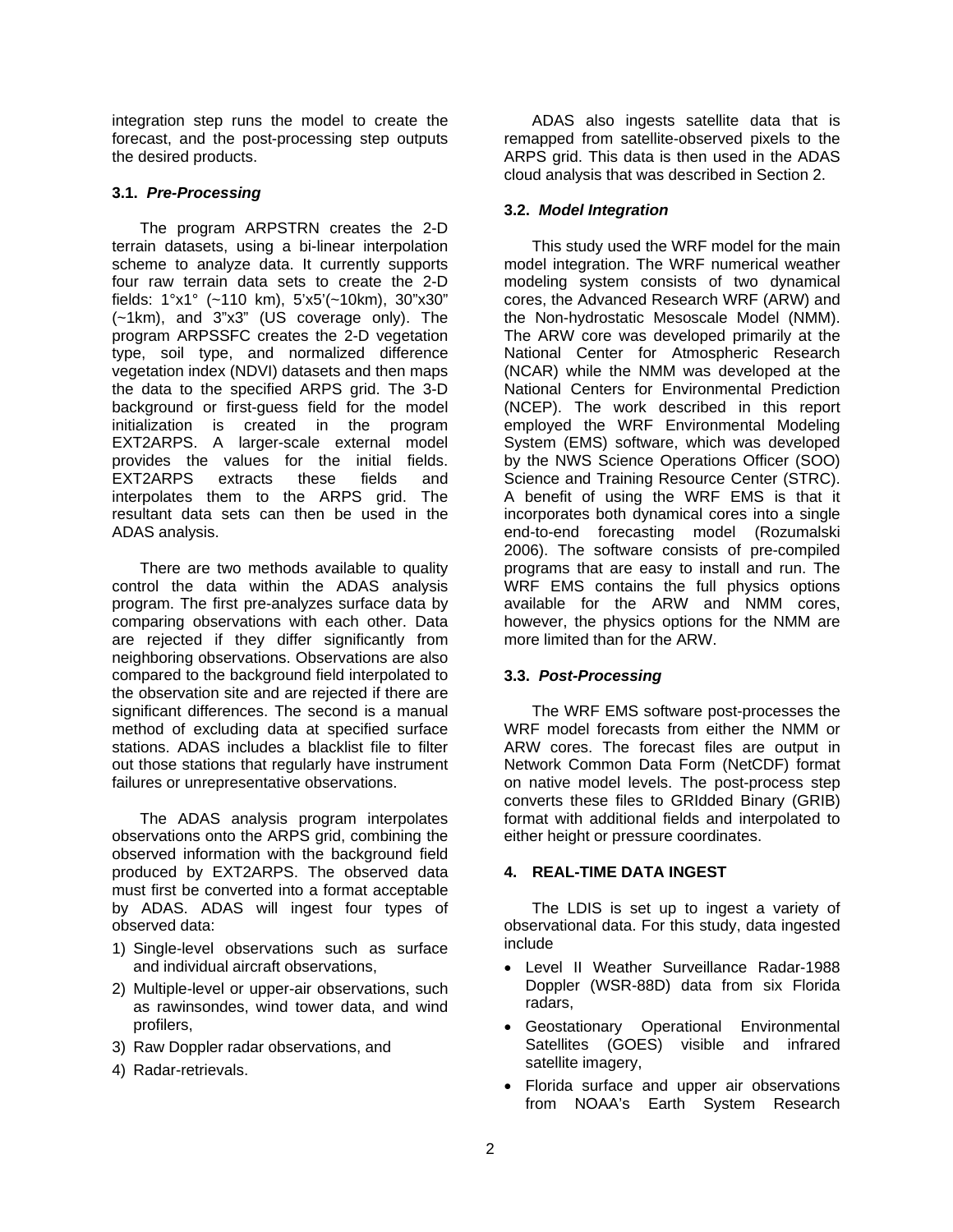Laboratory/Global Systems Division /Meteorological Assimilation Data Ingest System (MADIS), and

• Kennedy Space Center (KSC)/Cape Canaveral Air Force Station (CCAFS) wind tower network data.

The Level II WSR-88D data contains full volume scans of reflectivity at a resolution of 1° by 1 km, radial velocity at 1° by 0.25 km, and spectrum width data at 1° by 0.25 km (Fulton et al. 1998). These data are available every 4 to 6 minutes. The GOES-12 visible imagery is available at a 1 km horizontal resolution every 15 minutes, and the infrared imagery is available at a 4 km horizontal resolution also every 15 minutes. Both visible and infrared imagery provide brightness temperatures to the analysis packages. Both surface and upper air observations from the MADIS system are available throughout Florida. Measured variables include u- and v-wind components, temperature, dewpoint temperature, pressure, and sea surface temperature. The KSC/CCAFS wind tower network provides measurements of wind speed and direction, temperature, dewpoint temperature, and pressure and are available within 35 km of KSC/CCAFS.

As stated in Section 3, output from largerscale models is used to provide the values for the initial fields. In this study, the Rapid Update Cycle (RUC) was used for the background initial conditions and the North American Mesoscale (NAM) model was used for boundary conditions. The WRF ARW model simulation was run at a 4 km horizontal grid spacing over the Florida peninsula and adjacent coastal waters with 40 irregularly spaced, vertical sigma levels.

#### **5. COLD SEASON CASE STUDY**

On the morning of 10 December 2009, a cold front approached Florida from the northwest and a moderate southwest flow prevailed ahead of the front across the peninsula. Surface temperatures exceeded 70°F across most of the peninsula in the early morning, with similar dewpoint temperatures. NWS MLB forecasters indicated the biggest challenge for this day would be forecasting the temperatures due to the competing influences of the diurnal

temperature cycle and the passage of a cold front with significant cold advection in its wake.

Figure 1 depicts the differences in 2 m temperature (a), 2 m dewpoint temperature (b), 10 m u-wind (c), and 10 m v-wind (d) between the 3-hour forecast from WRF model initialized with ADAS (WRF-ADAS) and the ADAS analysis, valid at 1500 UTC 10 December 2009. The forecast differences between the cold start WRF model run (WRF-noADAS) and the ADAS analysis for the same time is shown in Figure 2.

At 1500 UTC the cold front extended southwest to northeast across the central Florida peninsula. At this time, WRF-ADAS slightly overforecast the temperature (1-2 K) over the peninsula ahead of and behind the cold front (Figure 1a), but under-forecast it along the front. WRF-noADAS also over-forecast temperatures ahead of, along, and behind the cold front with a slightly higher bias of 3-5 K (Figure 2a). It is interesting to note that WRF-ADAS had a stronger cold bias than WRF-noADAS over the water surrounding the Florida peninsula. This may be due to the lack of observations over the open ocean and could most likely be circumvented by using high-resolution sea surface temperature data to initialize the model.

The same problem existed for the dewpoint temperature as evidenced in Figure 1b. Differences in both 2 m dewpoint temperature and 10 m u-wind between WRF-ADAS and the ADAS analysis (Figure 1b, c) were similar to those between WRF-noADAS and the ADAS analysis (Figure 2b, c), indicating that both model runs made similar forecasts for the 3-hour dewpoint temperature and u-wind. The v-wind (Figure 1d and Figure 2d) was also similarly forecast throughout the domain, except for along the front where WRF-noADAS had a strong northerly wind bias.

Figure 3 shows the differences in 2 m temperature (a), 2 m dewpoint temperature (b), 10 m u-wind (c), and 10 m v-wind (d) between the 9-hour forecast from WRF-ADAS and the ADAS analysis, valid at 2100 UTC 10 December 2009. The forecast differences between WRFnoADAS and the ADAS analysis for the same time is shown in Figure 4.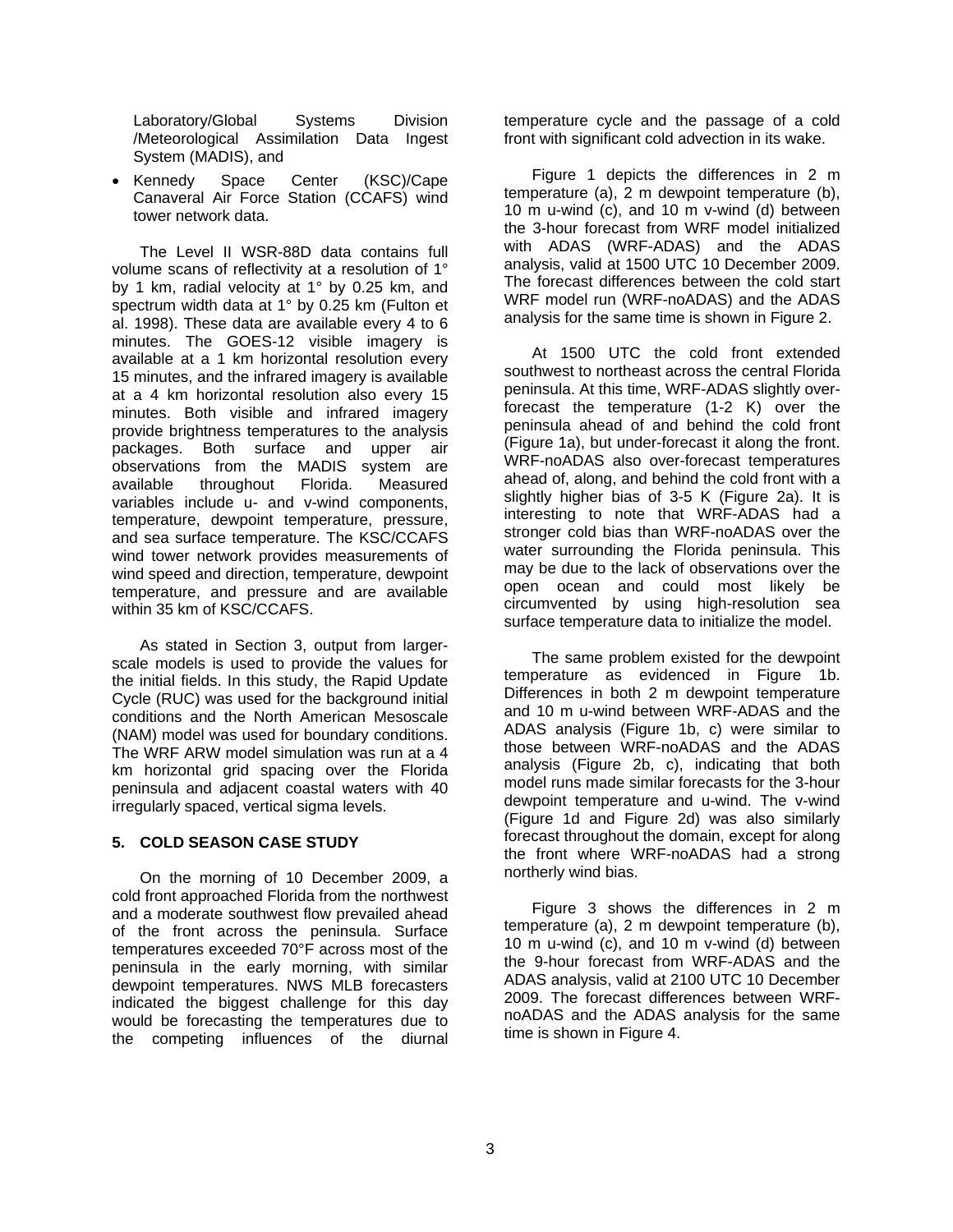

Figure 1. Differences in (a) 2 m temperature, (b) 2 m dewpoint temperature, (c) 10 m u-wind, and (d) 10 m v-wind between the 3-hour WRF-ADAS and the ADAS analysis, valid at 1500 UTC 10 December 2009.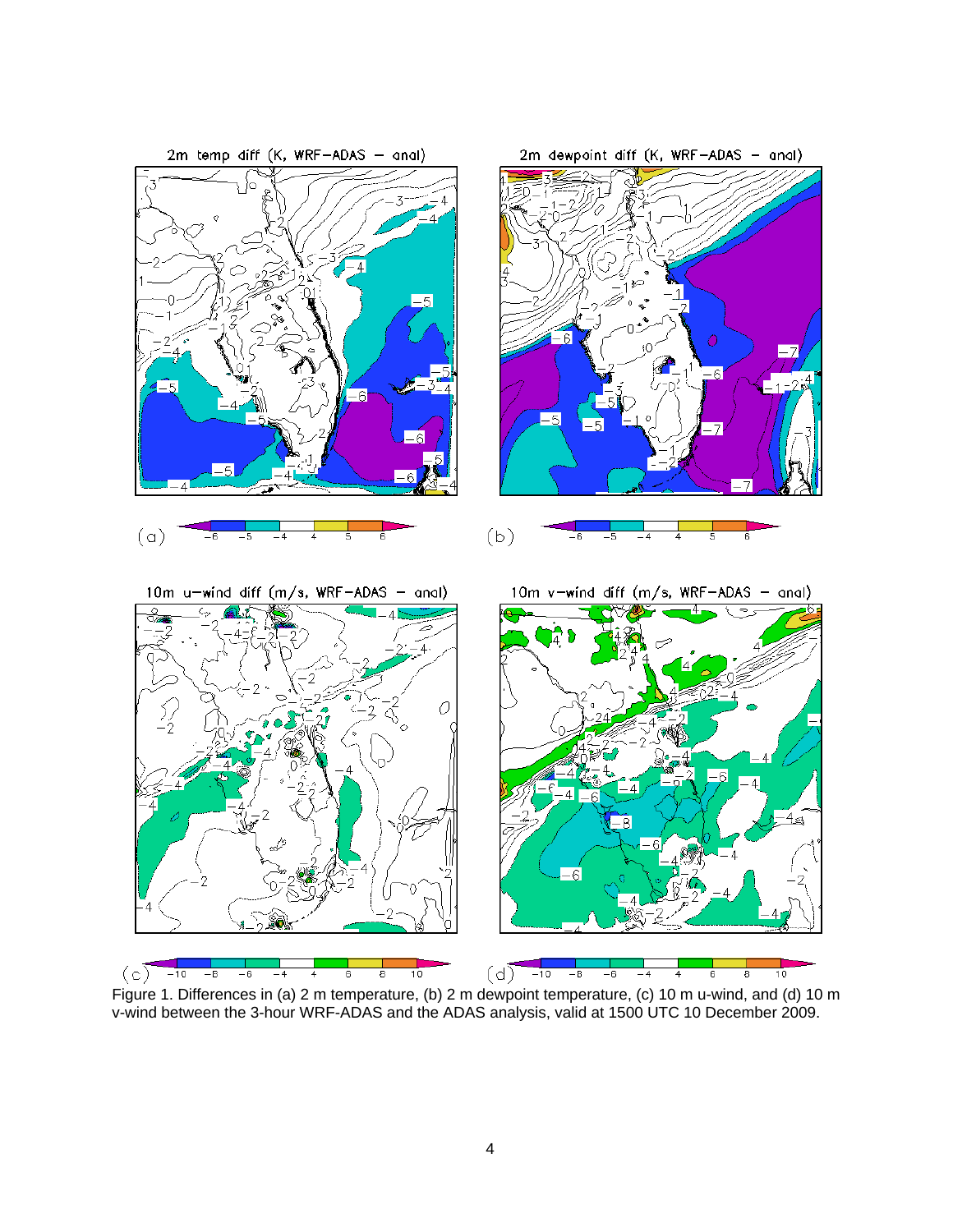

Figure 2. Differences in (a) 2 m temperature, (b) 2 m dewpoint temperature, (c) 10 m u-wind, and (d) 10 m v-wind between the 3-hour WRF-noADAS and the ADAS analysis, valid at 1500 UTC 10 December 2009.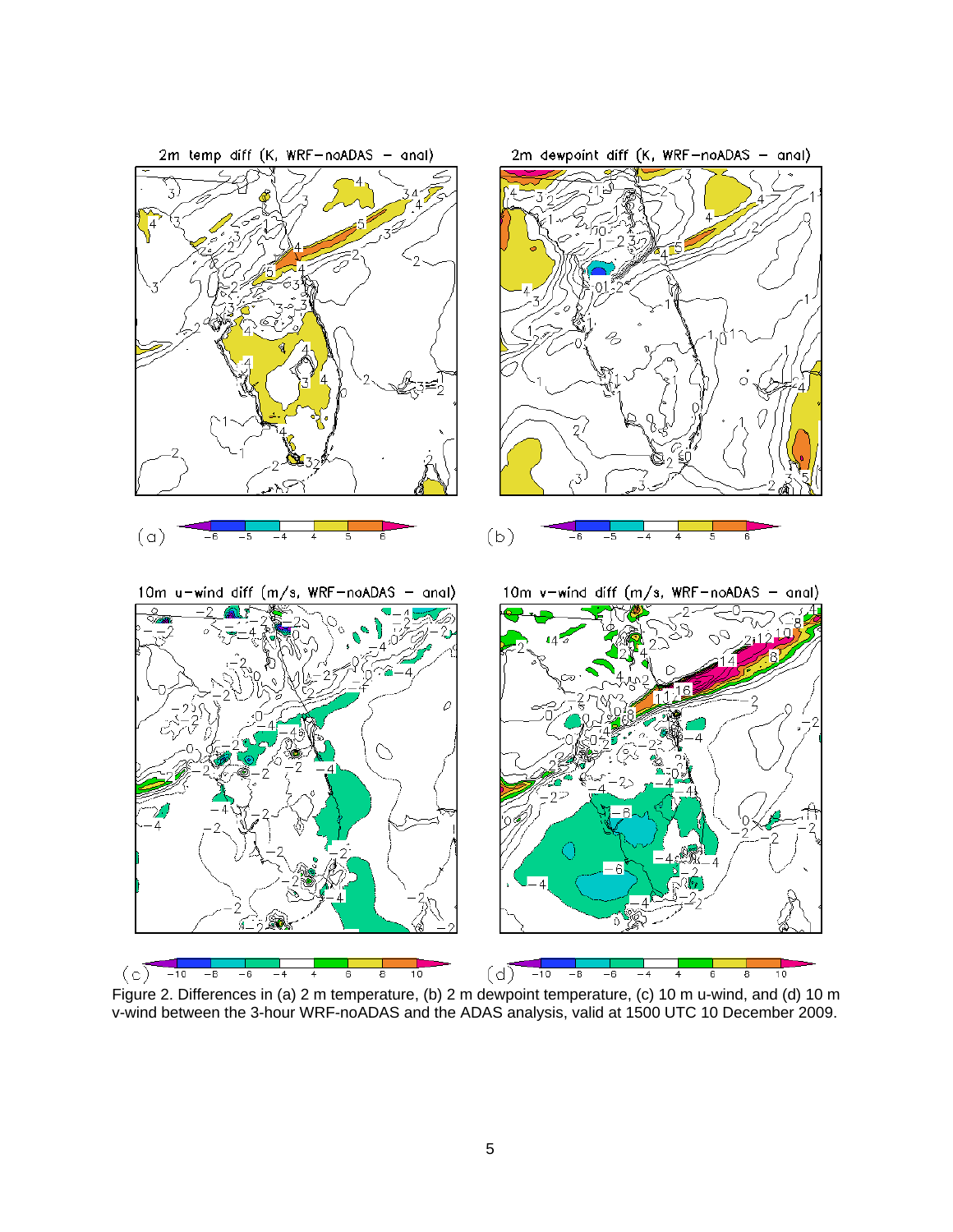By hour 9, both model runs were forecasting similar 2 m temperatures (Figure 3a and Figure 4a). WRF-noADAS had a slightly broader warm bias behind the front than did WRF-ADAS. The cold bias over the ocean in WRF-ADAS was still pervasive. The forecasts for 2 m dewpoint temperature for both WRF-ADAS (Figure 3b) and WRF-noADAS (Figure 4b) were similar over the peninsula. Differences in 10 m u- and v-wind between WRF-ADAS and the ADAS analysis (Figure 3c, d) were similar to those between WRF-noADAS and the ADAS analysis (Figure 4c, d), indicating that both model runs forecast similar 9-hour u- and v-wind. However, both WRF-ADAS and WRF-noADAS forecast a northerly component that was too strong along the front.

Figure 5 depicts the composite reflectivity from the ADAS analysis valid on 10 December 2009 at (a) 1500 UTC and (b) 2100 UTC, from WRF-ADAS at (c) 1500 UTC (3-hour forecast) and (d) 2100 UTC (9-hour forecast), and from WRF-noADAS at (e) 1500 UTC (3-hour forecast) and (f) 2100 UTC (9-hour forecast). The composite reflectivity is similar between WRF-ADAS and WRF-noADAS since, in general, the model handles synoptic scale features well. However, WRF-ADAS slightly outperforms WRF-noADAS at the 3-hour forecast by capturing the line of rain associated with progression of the frontal boundary. By the 9 hour forecast, differences are very slight.

## **6. CONCLUSIONS**

This paper describes the AMU work on configuring ADAS for the operational needs of NWS MLB and SMG. The goal for running ADAS is to generate products that enhance issued short-range weather forecasts. Preliminary results from the cold season case study indicate using ADAS to initialize the WRF model can help forecasters develop a more comprehensive understanding of pertinent weather features versus a cold start model run. Initializing with ADAS particularly helps with the short-range forecasts (<6 hours). In this specific case study, using the short-range forecast from the WRF model initialized with ADAS would clearly have helped with the challenging temperature forecast. Using this type of scheme

helps to enhance synoptic and mesoscale features in the initial conditions of a model run and helps to better forecast these features as well.

# **7. REFERENCES**

- Bauman, W. H., W. P. Roeder, R. A. Lafosse, D. W. Sharp, and F. J. Merceret, 2004: The Applied Meteorology Unit – Operational Contributions to Spaceport Canaveral. Preprints, 11th Conference on Aviation, Range, and Aerospace Meteorology, Amer. Meteor. Soc., Hyannis, MA, 4-8 October 2004, 24 pp.
- Brewster, K., 1996: Implementation of a Bratseth analysis scheme including Doppler radar. Preprints, *15th Conf. on Weather Analysis and Forecasting,* Norfolk, VA, Amer. Meteor. Soc., 92–95.
- Brewster, K., 2002: Recent advances in the diabatic initialization of a non-hydrostatic numerical model. *Preprints, 15th Conf on Numerical Weather Prediction and 21st Conf on Severe Local Storms*, San Antonio, TX, Amer. Meteor. Soc., J6.3.
- Case, J. L., J. Manobianco, T. D. Oram, T. Garner, P. F. Blottman, and S. M. Spratt, 2002: Local Data Integration over East-Central Florida Using the ARPS Data Analysis System. *Wea. Forecasting*, **17**, 3- 26.
- Fulton, R. A., J. P. Breidenbach, D. Seo, D. A. Miller, T. O'Bannon, 1998: The WSR-88D rainfall algorithm. *Wea. Forecasting*, **13**, 377-395.
- Manobianco, J. and J. Case, 1998: Final report on prototype local data integration system and central Florida data deficiency. *NASA Contractor Report CR-1998-208540*, Kennedy Space Center, FL, 57 pp.
- Zhang, J., F. H. Carr, and K. Brewster, 1998: ADAS cloud analysis. Preprints, *12th Conf. on Numerical Weather Prediction,* Phoenix, AZ, Amer. Meteor. Soc., 185–188.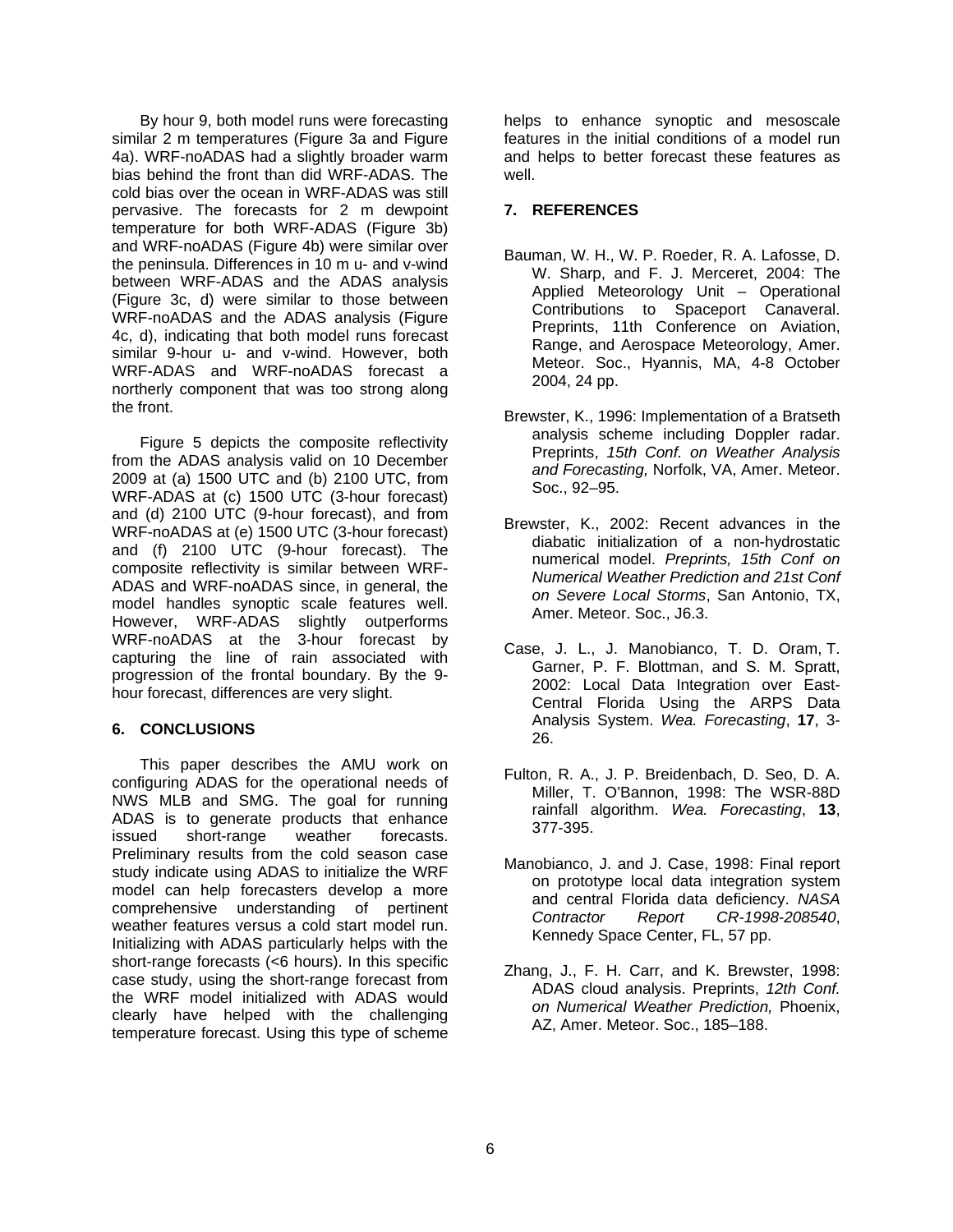

Figure 3. Differences in (a) 2 m temperature, (b) 2 m dewpoint temperature, (c) 10 m u-wind, and (d) 10 m v-wind between the 9-hour WRF-ADAS and the ADAS analysis, valid at 2100 UTC 10 December 2009.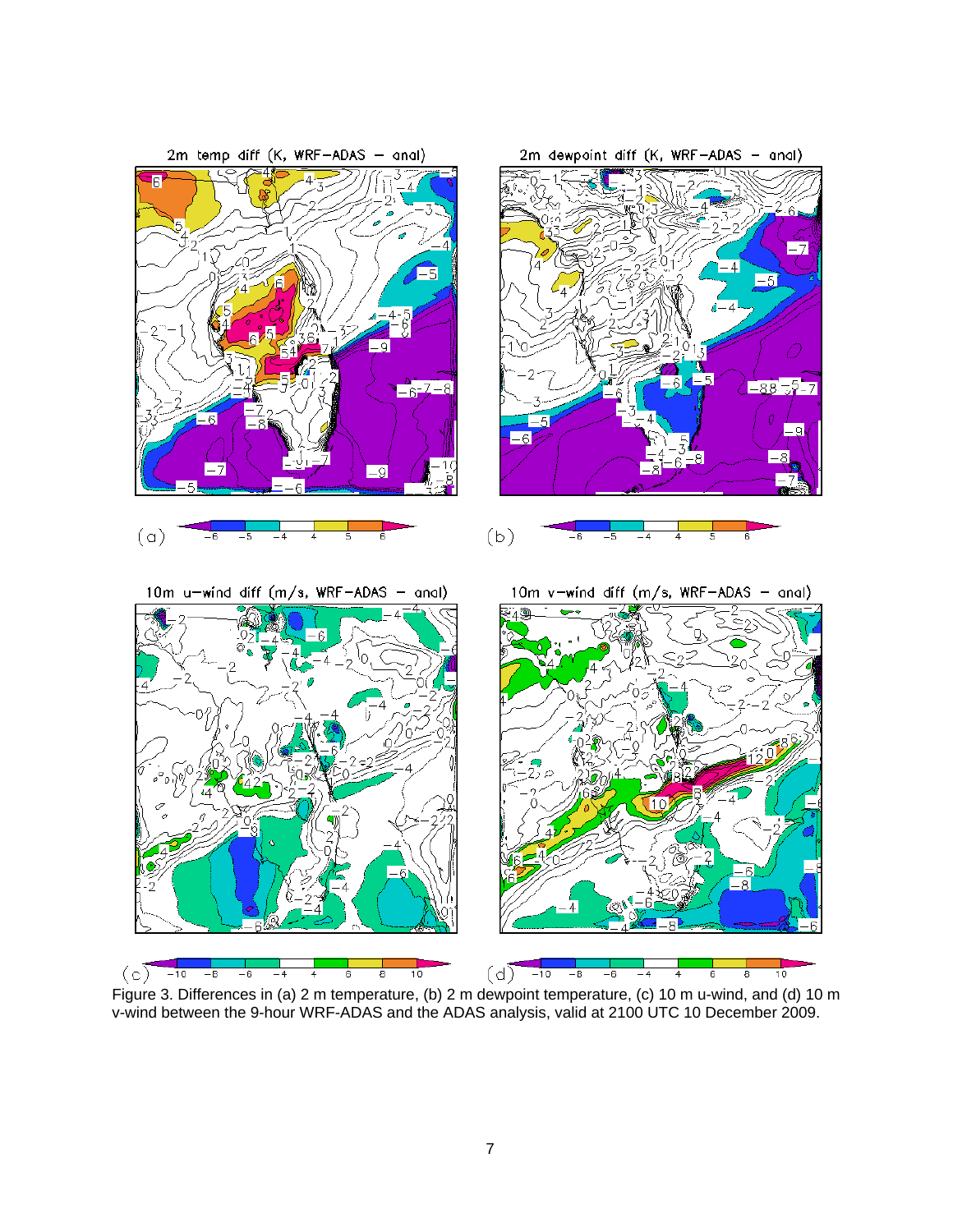

Figure 4. Differences in (a) 2 m temperature, (b) 2 m dewpoint temperature, (c) 10 m u-wind, and (d) 10 m v-wind between the 9-hour WRF-noADAS and the ADAS analysis, valid at 2100 UTC 10 December 2009.